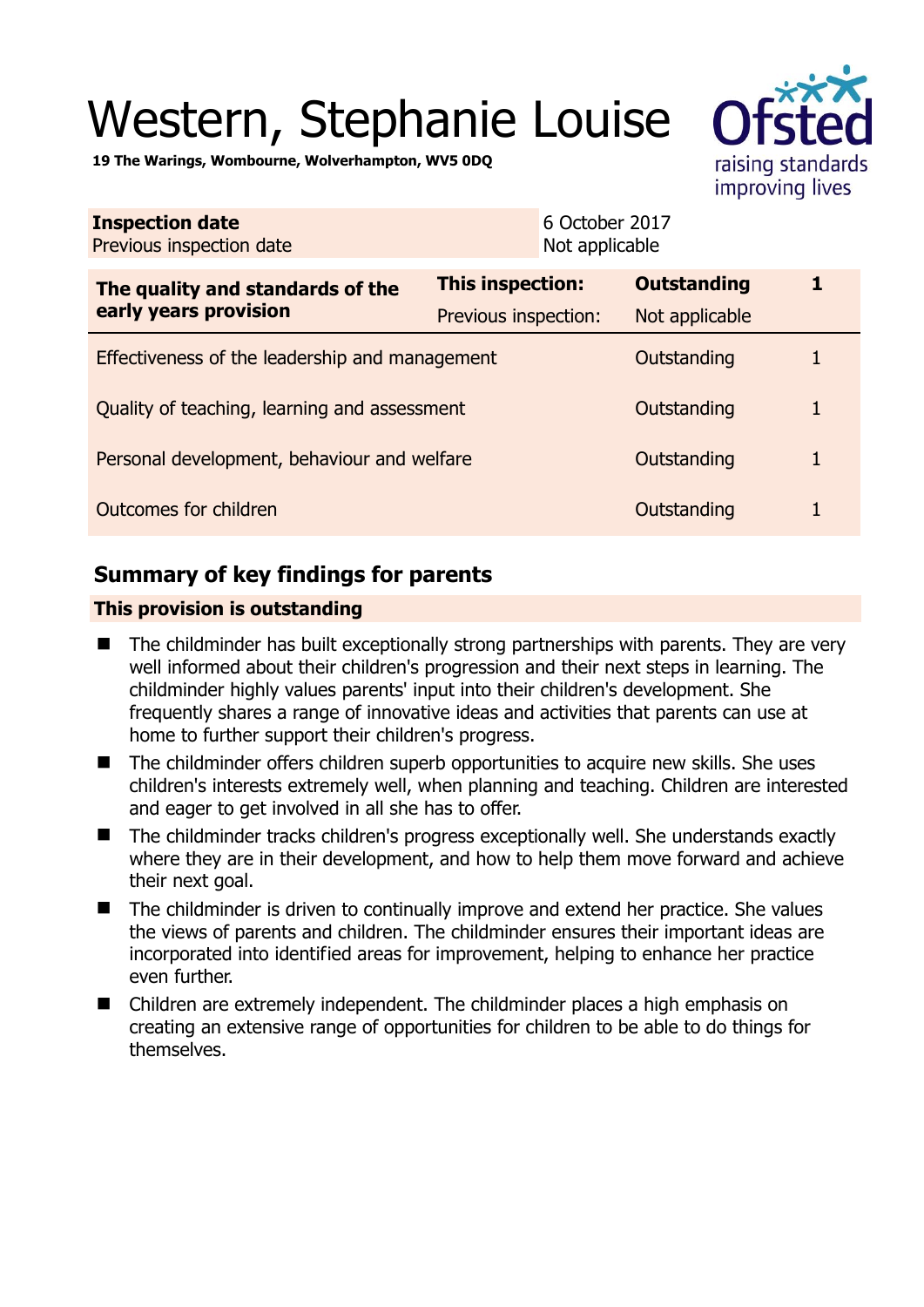# **What the setting needs to do to improve further**

## **To further improve the quality of the early years provision the provider should:**

■ continue to share innovative ideas and excellent practice with others to maintain the very high standard of teaching.

## **Inspection activities**

- The inspector gained the views of parents through written feedback and considered their views.
- The inspector observed the quality of teaching and assessed the impact on children's learning.
- The inspector jointly observed activities with the childminder and discussed the impact on children's learning.
- The inspector spoke to children and the childminder at appropriate times during the inspection.
- The inspector viewed documents, such as policies and procedures and suitability checks.

## **Inspector**

Beverley Devlin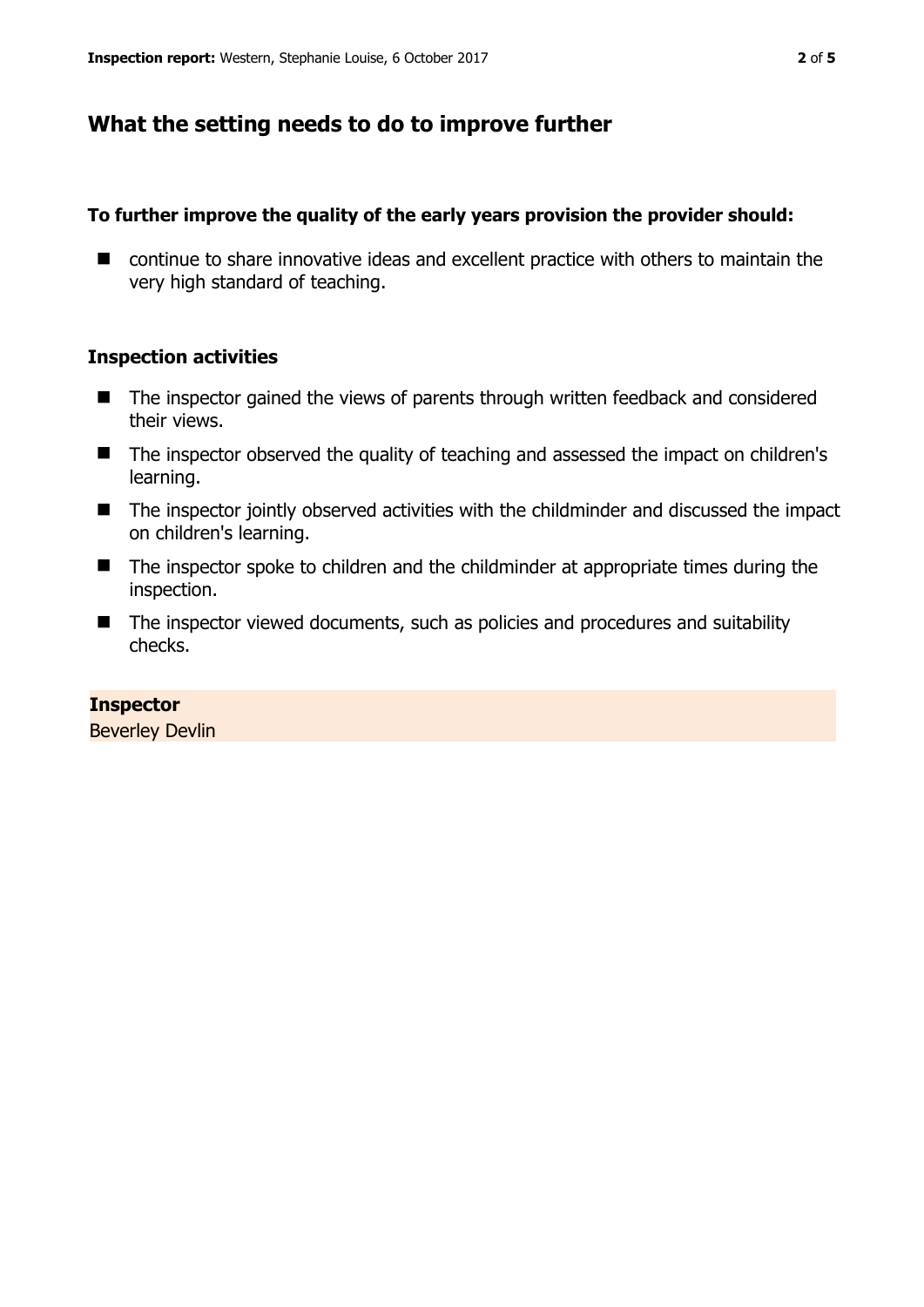## **Inspection findings**

#### **Effectiveness of the leadership and management is outstanding**

The arrangements for safeguarding are effective. The childminder places children's safety and welfare at the heart of all she does. She has extensive knowledge of the signs and symptoms of abuse. The childminder knows the procedures to follow and who to contact with any such concerns. The childminder completes training and takes part in educational research. She is considering ways to share practice with staff from other settings, to extend her knowledge and skills, and continually develop her practice even further. The childminder regularly evaluates the assessments of children's learning and development, providing detailed support where needed, to help children continue to make excellent progress.

#### **Quality of teaching, learning and assessment is outstanding**

The childminder supports children's learning exceptionally well. She provides extensive and highly effective support to enable children to explore their own play. For example, she takes all opportunities as children play to add new ideas and help children build their own skills. For example, young children learning why things do not balance if the surface is not smooth. Children quickly develop their use of language to describe what they are doing and to involve others in their play. They childminder uses different teaching methods to help children explore new words. She fully supports children's early writing skills. For example, she gives them time to form the letters of their names on pictures they create. The childminder's excellent understanding of how children learn helps her to shape experiences precisely to children's learning needs.

#### **Personal development, behaviour and welfare are outstanding**

Children's behaviour is excellent. The childminder is calm and an exceptionally positive role model for children. For example, young children listen intently as she gives them explanations about boundaries that are appropriate for their age and individual stage of development. Children rapidly build very close attachments with the childminder and with the other children that attend her setting. They attend settling-in sessions that meet their individual needs. They are happy and confident. Children frequently demonstrate they feel safe and secure in the childminder's care. The childminder makes sure that children's care needs are met. She follows their routines so they get the rest they need, and have plenty of opportunities for energetic activities.

### **Outcomes for children are outstanding**

Children enjoy learning more about their local community. They delight in trips to the fire station, dentists, shops and visits to the canal. All children rapidly make progress in their learning from their starting points. They are very eager to learn and fully engage in the extensive range of activities available. Children are exceptionally well prepared for their next stage in learning and for their move on to school.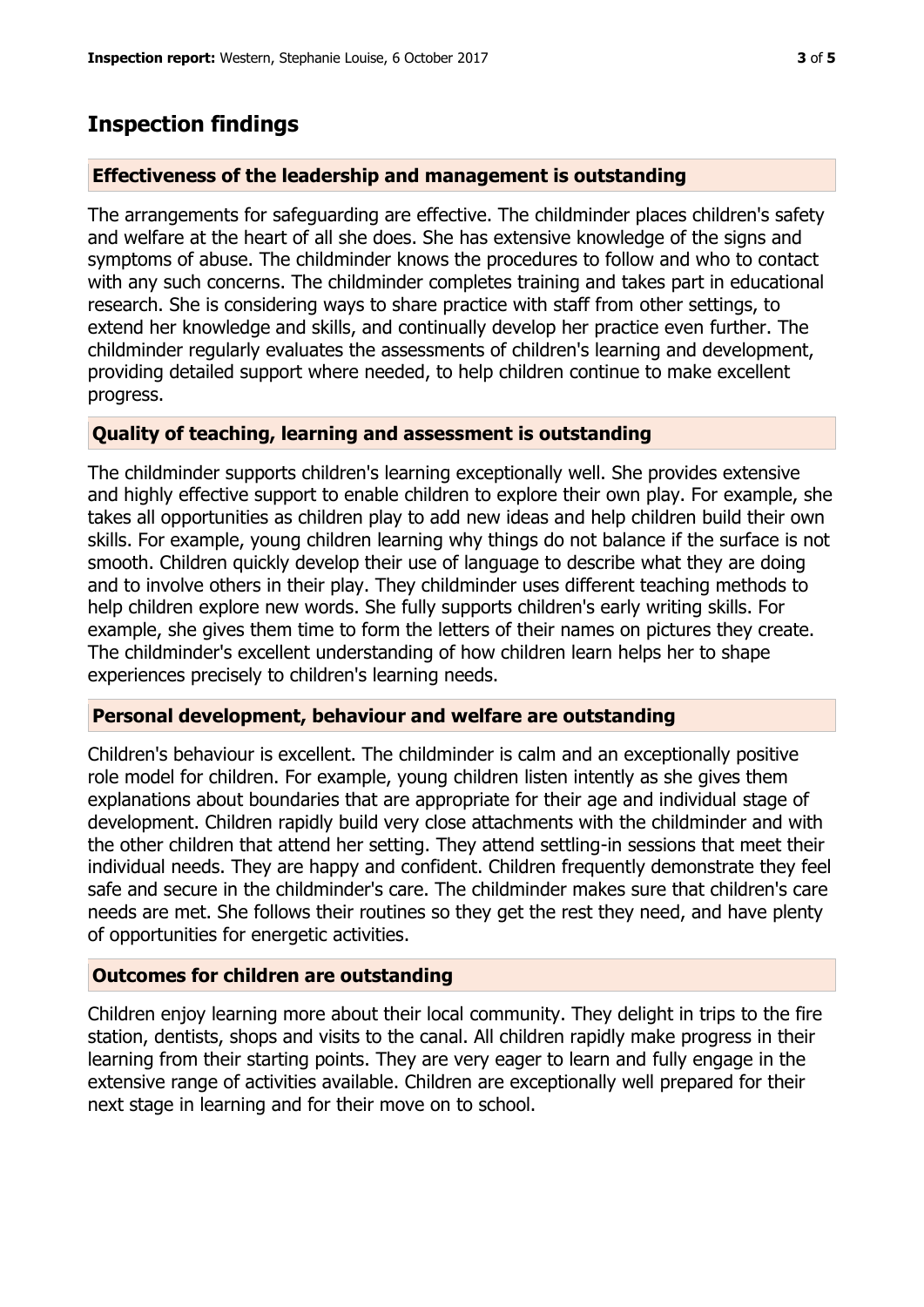## **Setting details**

| Unique reference number          | EY490661                                                                             |  |
|----------------------------------|--------------------------------------------------------------------------------------|--|
| <b>Local authority</b>           | <b>Staffordshire</b>                                                                 |  |
| <b>Inspection number</b>         | 1023156                                                                              |  |
| <b>Type of provision</b>         | Childminder                                                                          |  |
| Day care type                    | Childminder                                                                          |  |
| <b>Registers</b>                 | Early Years Register, Compulsory Childcare<br>Register, Voluntary Childcare Register |  |
| Age range of children            | $1 - 8$                                                                              |  |
| <b>Total number of places</b>    | 6                                                                                    |  |
| Number of children on roll       | 10                                                                                   |  |
| <b>Name of registered person</b> | Stephanie Louise Western                                                             |  |
| Date of previous inspection      | Not applicable                                                                       |  |
| Telephone number                 | 07919 200228                                                                         |  |

The childminder registered in 2015 and is situated in Wombourne, Wolverhampton. She operates all year round from 7.30am until 6.30pm, Monday to Friday, except for bank holidays and family holidays. The childminder holds an appropriate qualification at level 6.

This inspection was carried out by Ofsted under sections 49 and 50 of the Childcare Act 2006 on the quality and standards of provision that is registered on the Early Years Register. The registered person must ensure that this provision complies with the statutory framework for children's learning, development and care, known as the early years foundation stage.

Any complaints about the inspection or the report should be made following the procedures set out in the guidance 'Complaints procedure: raising concerns and making complaints about Ofsted', which is available from Ofsted's website: www.gov.uk/government/organisations/ofsted. If you would like Ofsted to send you a copy of the guidance, please telephone 0300 123 4234, or email enquiries@ofsted.gov.uk.